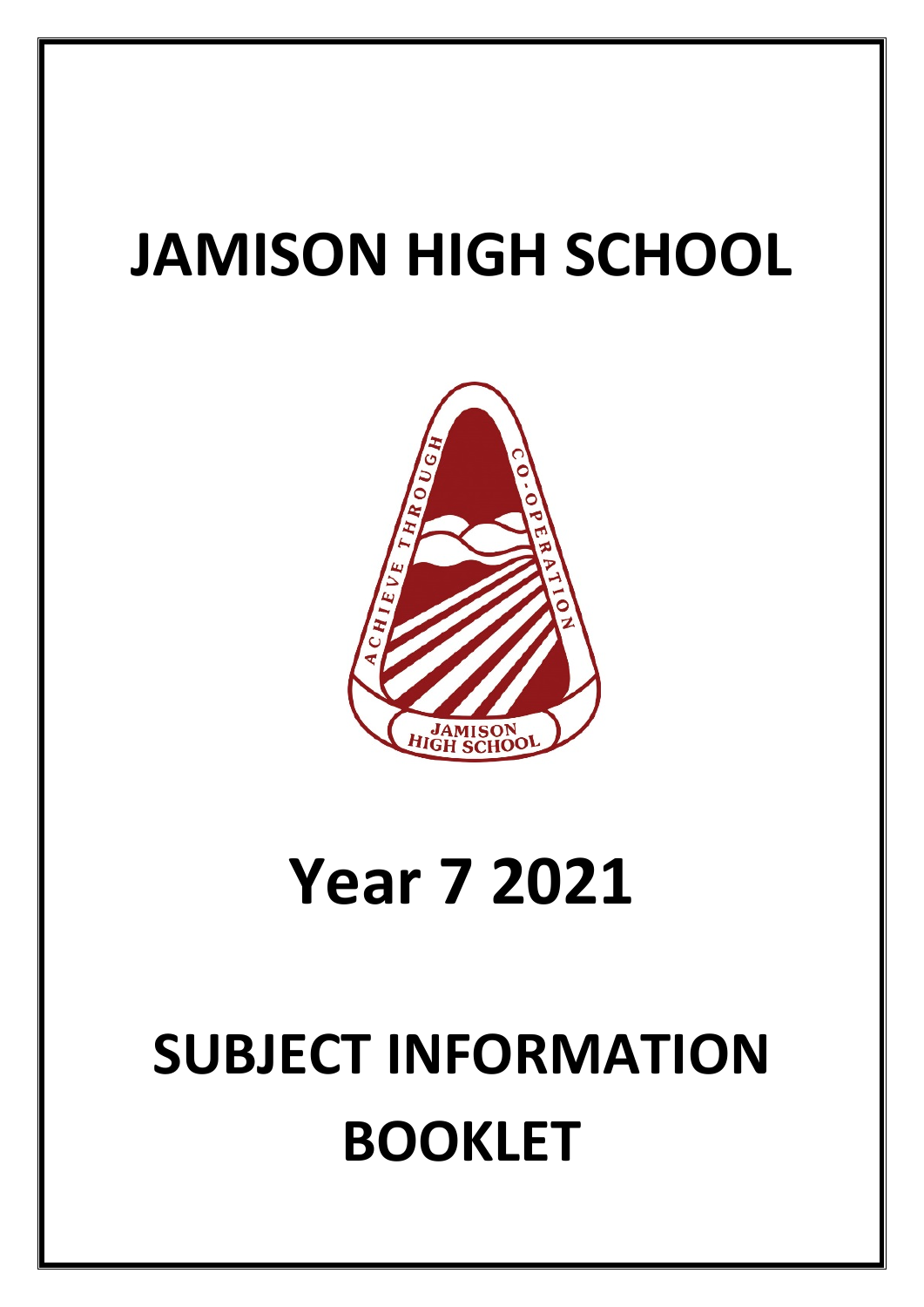# **YEARLY CONTRIBUTIONS**

| <b>Music Yearly Contribution</b>      | \$10 |
|---------------------------------------|------|
| <b>Technology Yearly Contribution</b> | \$40 |
| Visual Arts Yearly Contribution       | \$25 |

# **HOMEWORK ADVICE**

# **Tips to help your child**

|                                 | <b>AT SCHOOL</b>                                                                                                                                                                                                                                                | <b>AT HOME</b>                                                                                                                                                                                                                                                                                                                                         |
|---------------------------------|-----------------------------------------------------------------------------------------------------------------------------------------------------------------------------------------------------------------------------------------------------------------|--------------------------------------------------------------------------------------------------------------------------------------------------------------------------------------------------------------------------------------------------------------------------------------------------------------------------------------------------------|
| <b>BE</b><br><b>PREPARED</b>    | Bring your equipment to every<br>lesson<br>Bring your diary to record<br>$\bullet$<br>homework and assessment tasks<br>Arrive at class ready to learn                                                                                                           | Have a copy of timetable displayed and<br>pack your bag for class the night before<br>Check your diary for homework and<br>assessment tasks<br>Have a calendar displayed to write when<br>$\bullet$<br>tasks are due for better time<br>management                                                                                                     |
| <b>BEA</b><br><b>LEARNER</b>    | Actively participate in all lessons<br>Do your best work at all times<br>٠<br>Seek to <i>improve</i> your skills every<br>٠<br>lesson<br>Submit all homework and<br>$\bullet$<br>assessment tasks on time and to a<br>good standard                             | Review your work every night - make<br>sure everything is up to date and<br>completed<br>Discuss aspects of your learning at home<br>$\bullet$<br>to reinforce your ideas<br><b>Read</b> about the topics we are studying<br>Watch relevant programs to get a greater<br>$\bullet$<br>insight to the topics                                            |
| <b>BE AN</b><br><b>ADVOCATE</b> | Discuss problems with your<br>$\bullet$<br>teacher as they arise<br>Clarify your understanding of<br>$\bullet$<br>what is expected in assessment<br>tasks and assignments<br>Keep informed - use school<br>website for electronic copies of<br>assessment tasks | Seek clarification if there is a concern<br>$\bullet$<br>about any of the work covered<br><b>Proof-read</b> assessment tasks to ensure<br>they meet the assessment task<br>requirements<br>Use thumb drive/email if you run out of<br>ink<br>Notify staff if there is a problem<br>$\bullet$<br>completing assessment tasks and<br>assignments on time |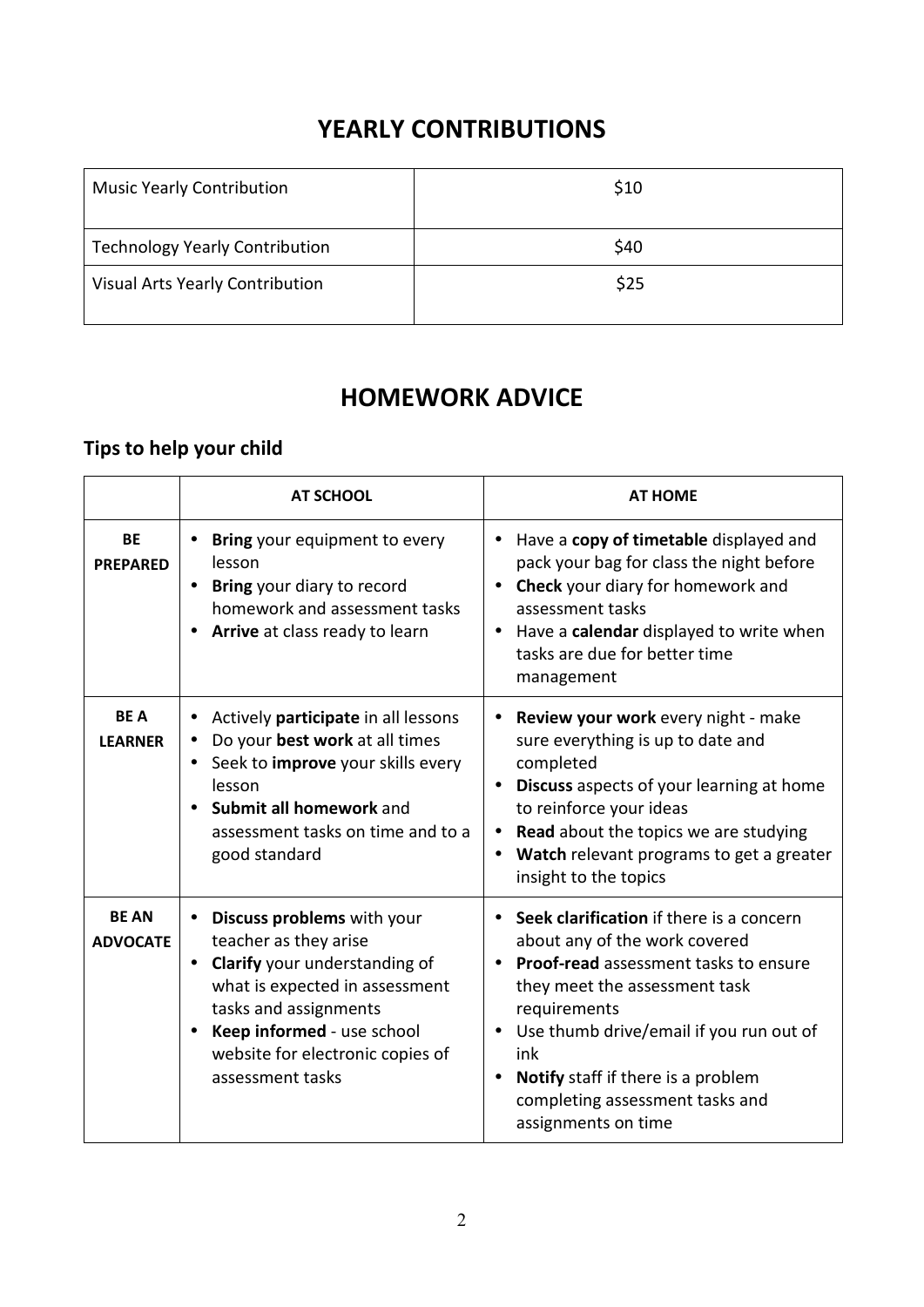## **Assessment and homework advice:**

It is expected that students complete homework when it is given. This will generally involve completing work from class or undertaking further investigation of an event or person. Students are recommended to keep track of their assessments and homework by utilising their school diary.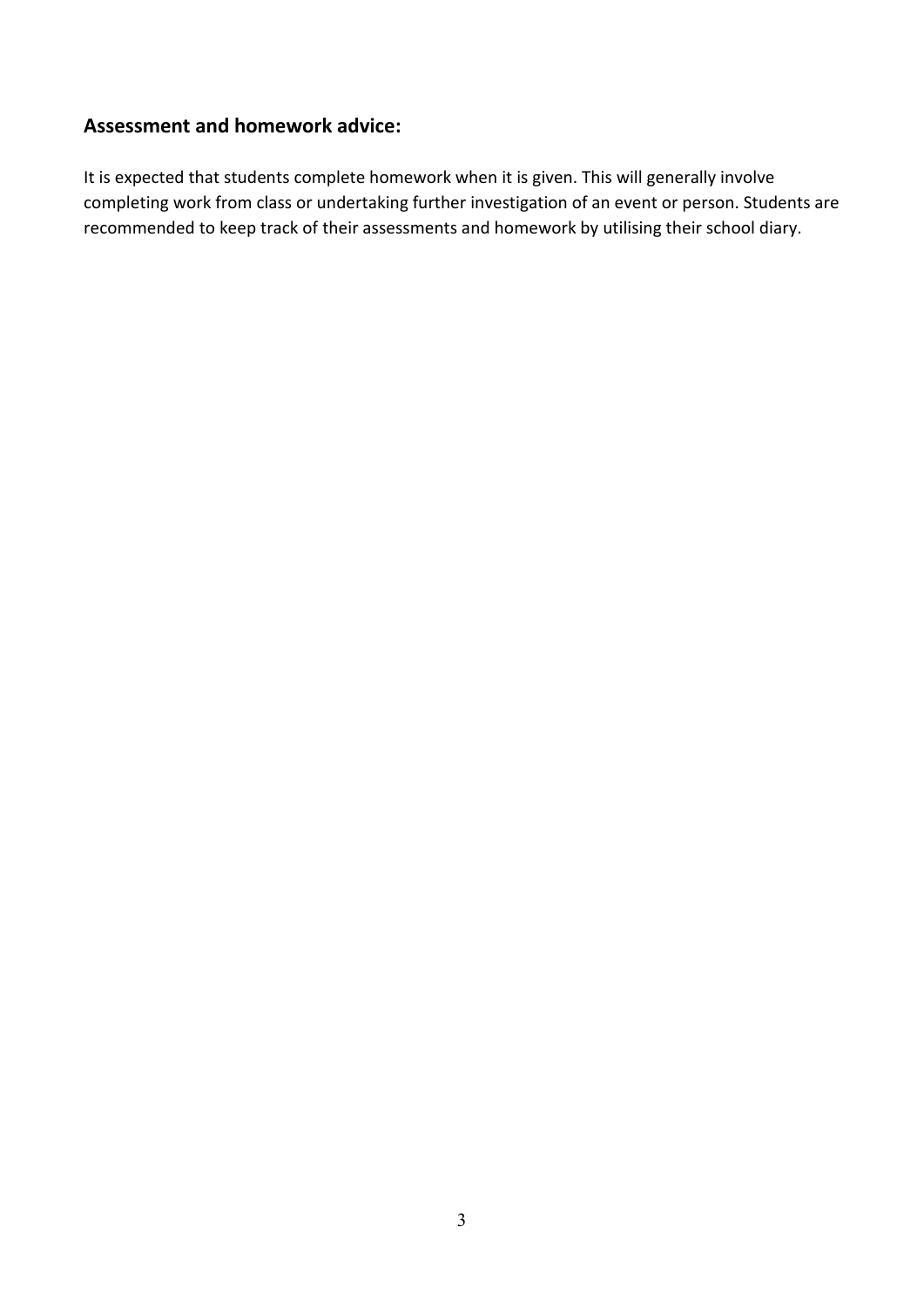# **CREATIVE & PERFORMING ARTS**

## **Overview**

The Creative Arts Faculty encompasses a wide variety of creative interests and subject areas including Music, Visual Arts, Dance and Drama.

In Year 7, all students are required to study the mandatory Music and Visual Arts courses. Interested students are also able to audition for the Vocal Group, the Concert Band and Years 7 & 8 Dance Ensemble and participate in the KWN Video Competition team and the School Musical.

Excellence in the Creative Arts is showcased at the OPUS Concerts and the School Musical and various assemblies throughout the year. These are major events in the school calendar year and we encourage students to participate in, or support our many talented students.

# **MUSIC**

## **Overview**

The Stage 4 Music course in Year 7 is designed to be an enjoyable and 'hands on' experience where students learn to play the guitar, sing and experiment with a variety of performing media regularly in class. They develop an understanding of the concepts of music through performing, listening and composing. The units of work studied are:

- Introducing Music
- Music Rocks
- Keep Calm and Play Guitar
- Feel The Rhythm

## **Additional Information**

Students who have some experience playing instruments such as flute, clarinet, oboe, saxophone, trumpet, trombone, horn, tuba, violin, viola or cello are strongly encouraged to join the school band, where they can enjoy performing music in a friendly and encouraging atmosphere.

Vocal Group rehearse once a week at a time designated by the co-ordinator. They frequently perform at school events, showcase evenings and in the wider community.

The School Musical and Opera Express are excellent opportunities for students to experience music and drama in a fun and rewarding manner.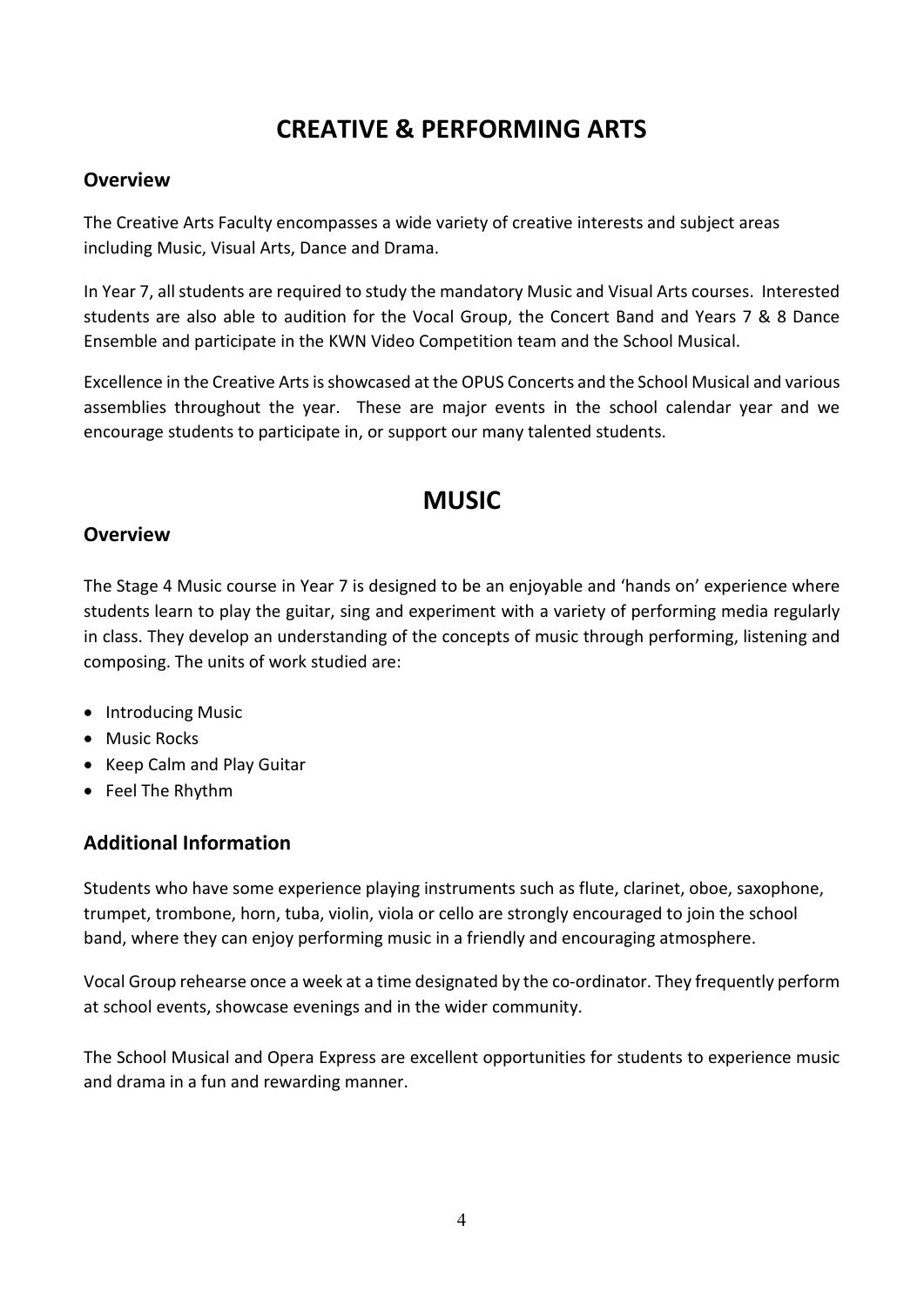# **VISUAL ARTS**

There is more to art than having fun, feeling good and working hard, Visual Arts assists students to develop their individuality and to discover their world.

The skills students gain through the study of Visuals – creating, problem solving and communicating ideas – will be invaluable throughout their lives, as well as improve their understanding of the world.

# **The benefits of a good art education**

The skills learned in Visual Arts are valuable to many occupations, even occupations not directly related to art e.g. landscape design, interior decorating, hairdressing and drafting. This course does follow on to RoSA and HSC Visual Arts and may lead on to tertiary study. A list of related careers is available from the Art Staff.

The lifestyle advantages are many

- From the positive effects on one's self esteem
- To creating a pleasing environment in which to live your choice of clothes / car / house (e.g. how you use colour etc. to decorate your immediate environment)
- To the creative activities you can use to enhance your future leisure time,
- The ability to both express one's ideas visually as well as understand this increasingly visual media oriented world.

## **Course Components:**

**Year 7 Visual Arts is made up of 70% art making and 30% critical and historical studies. Written work, all drawing and planning will be completed in their Visual Arts Process Diary (supplied).** 

**In an attempt to increase the quality of materials used in class a contribution fee is requested for all students and pool materials will be shared, which is why payment by Term 1 Week 2 is essential**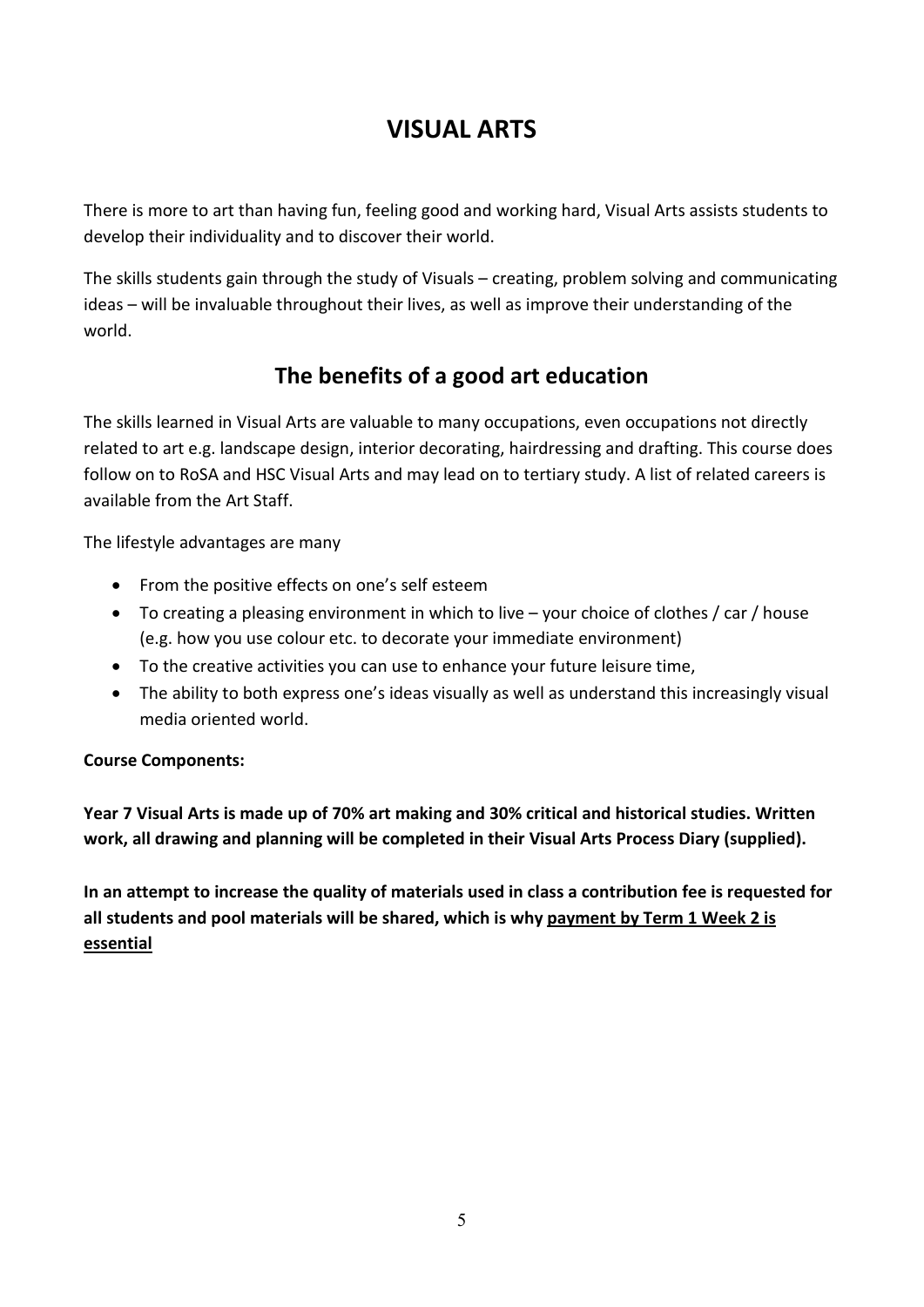# **ENGLISH**

## **Overview**

In Year 7, English students are taught to question the world they live in. Skills in speaking, listening, reading, writing, viewing and representing are developed as students become critical thinkers. Throughout Year 7, students will engage in a range of texts including: non-fiction, fiction, film, drama, picture books and multimodal texts. The skills taught in Years 7, 8, 9 and 10 underpin the requirements of the Higher School Certificate.

# **ENGLISH - SEMESTER ONE:**

| IDENTITY<br>$\blacksquare$<br>ONE<br><b>TERM</b> | This introductory unit allows students to read and view a range of texts to ensure they can recognise how<br>composers position the audience. Students will be involved in reading, writing, viewing and representing tasks<br>that demonstrate deep knowledge of point of view and perspective as these concepts can be used to critically<br>discuss any text type. Students will learn that:<br>Argument is the logical development of supported thesis with the purpose of bringing audiences to<br>a new intellectual or emotional understanding.<br>Characters are constructs that function differently in different types of texts and media.<br>$\bullet$<br>Narrative shapes and is shaped by one's view of the world.<br>Language shapes our perspective of people, events, groups and ideas.<br>Choice of point of view shapes the meanings, the values and the effect of the text.<br>Theme reflects or challenges values.                                                                              |
|--------------------------------------------------|---------------------------------------------------------------------------------------------------------------------------------------------------------------------------------------------------------------------------------------------------------------------------------------------------------------------------------------------------------------------------------------------------------------------------------------------------------------------------------------------------------------------------------------------------------------------------------------------------------------------------------------------------------------------------------------------------------------------------------------------------------------------------------------------------------------------------------------------------------------------------------------------------------------------------------------------------------------------------------------------------------------------|
| TWO - VOICE IN VERSE<br><b>TERM</b>              | Students investigate the power of persuasive features and devices to shape meaning and influence others to<br>understand and accept a particular point of view. Argument is the evidence of the development of logical<br>thinking. Over the years, students move from the statement of personal likes and dislikes to the expression of<br>a supported opinion and a reasoned consideration of other positions and a reasoned consideration of others'<br>position. In this unit, they understand how arguments are made in poetry. Students will learn that:<br>Meaning changes with culture, time and technology.<br>Intertextual references require knowledge of culturally significant texts.<br>$\bullet$<br>Texts draw on cultural knowledge and promote particular values.<br>$\bullet$<br>Representations are not natural reflections of the world.<br>٠<br>Style is a way of conveying individuality, specialised knowledge and values.<br>$\bullet$<br>Theme reflects or challenges values.<br>$\bullet$ |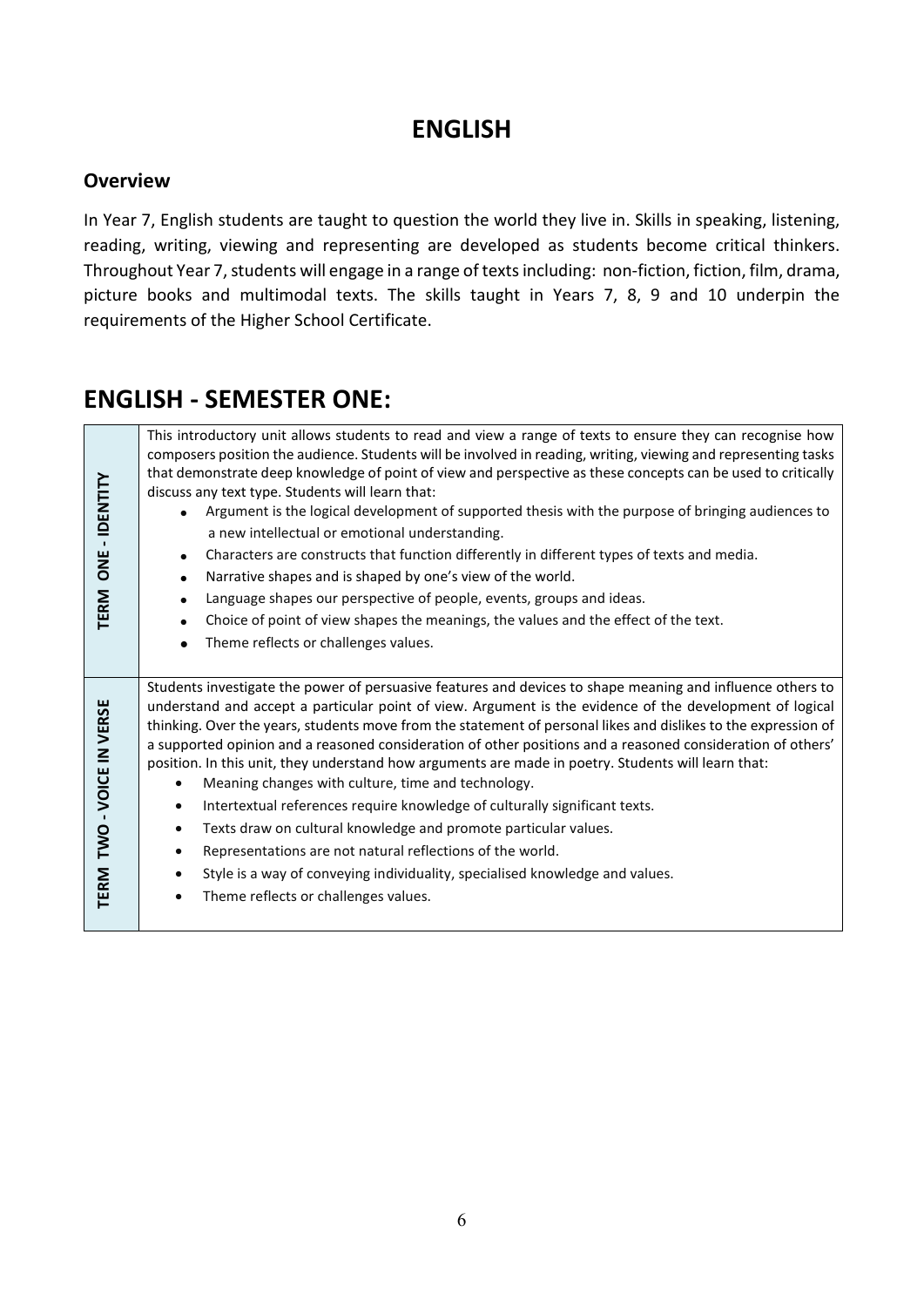# **ENGLISH- SEMESTER TWO:**

| TERM THREE: AUSTRALIA IN ASIA                     | Students will learn cultural perspective including the values that the responder and composer bring to a text.<br>In a text these values are expressed and/or implied through the composer's language and structure that may<br>position the responder to accept them. By adopting different perspectives, a responder can bring to light<br>underlying values in the text and construct meanings. Students will learn that:<br>Arguments, despite claims of objectivity come from a particular perspective.<br>Particular language structures add a sense of authority to a text.<br>$\bullet$<br>Social practices, technology and mode determine appropriate codes and conventions.<br>$\bullet$<br>Culture is inscribed in texts through choice of language, forms, modes, media and other features<br>$\bullet$<br>of texts.<br>Intertextual references require knowledge of culturally significant texts.<br>$\bullet$<br>Different types of texts are valued differently.<br>$\bullet$<br>Conventions of narrative are adapted to different modes and media to achieve these effects.<br>$\bullet$<br>They need a range of styles for their personal, social and academic contexts.<br>$\bullet$<br>Themes are statements about the ideas, explicit or implied, in a text. |
|---------------------------------------------------|----------------------------------------------------------------------------------------------------------------------------------------------------------------------------------------------------------------------------------------------------------------------------------------------------------------------------------------------------------------------------------------------------------------------------------------------------------------------------------------------------------------------------------------------------------------------------------------------------------------------------------------------------------------------------------------------------------------------------------------------------------------------------------------------------------------------------------------------------------------------------------------------------------------------------------------------------------------------------------------------------------------------------------------------------------------------------------------------------------------------------------------------------------------------------------------------------------------------------------------------------------------------------------|
| TERM FOUR: REPRESENTATIONS OF<br><b>OUR WORLD</b> | Students learn that representation is the depiction of a thing, person or idea. They learn representation may<br>aim to reflect the natural world as realistically as possible or may aim to convey the essence of people,<br>objects, experiences and ideas in a more abstract way.<br>Students will learn that:<br>Authority of a text may be questioned through comparison with other texts offering different<br>$\bullet$<br>perspectives.<br>Character constructs may draw on such devices as stereotype and generic convention to reflect<br>values.<br>The expectations of a genre shape composition of and response to texts.<br>$\bullet$<br>Texts that raise questions about or open new ways of thinking about life and living are significant.<br>$\bullet$<br>Choice of point of view shapes the meanings, the values and the effect of the text.<br>$\bullet$<br>Representations are not natural reflections of the world.<br>$\bullet$<br>Theme reflects or challenges values.<br>$\bullet$                                                                                                                                                                                                                                                                      |
|                                                   | Students will achieve these ideas by:<br>CONNECTING: Through responding and composing students make connections between information, ideas and texts.<br>They compare texts to understand the effects of different choices of language, form, mode and medium for various<br>audiences and purposes.<br>ENGAGING CRITICALLY: Through responding and composing students explore the different ways texts can be<br>interpreted. They identify ways in which composers position the audience to accept particular views and perspectives<br>and make judgements about these.<br>ENGAGING PERSONALLY: Students respond to and compose texts reflecting their widening world. They identify ways i<br>which their own experiences, perspectives and contexts influence their responses.                                                                                                                                                                                                                                                                                                                                                                                                                                                                                              |
|                                                   | EXPERIMENTING: Students use, adapt or subvert particular textual conventions across modes and media to experimer<br>with a range of meanings and textual concepts.<br>REFLECTING: Students begin to personalise their metacognitive processes, identifying their own pleasures and<br>difficulties in responding, composing and learning. They are able to plan and monitor their work, articulate their own<br>learning processes and begin to assess which learning processes may suit them and will suit particular tasks and why.                                                                                                                                                                                                                                                                                                                                                                                                                                                                                                                                                                                                                                                                                                                                            |
|                                                   | <b>UNDERSTANDING</b> : Students analyse texts and in their responding and composing explain information and ideas for<br>particular audiences and purposes. They use their knowledge of texts to make generalisations about how texts work.                                                                                                                                                                                                                                                                                                                                                                                                                                                                                                                                                                                                                                                                                                                                                                                                                                                                                                                                                                                                                                      |

#### **Students will achieve these ideas by:**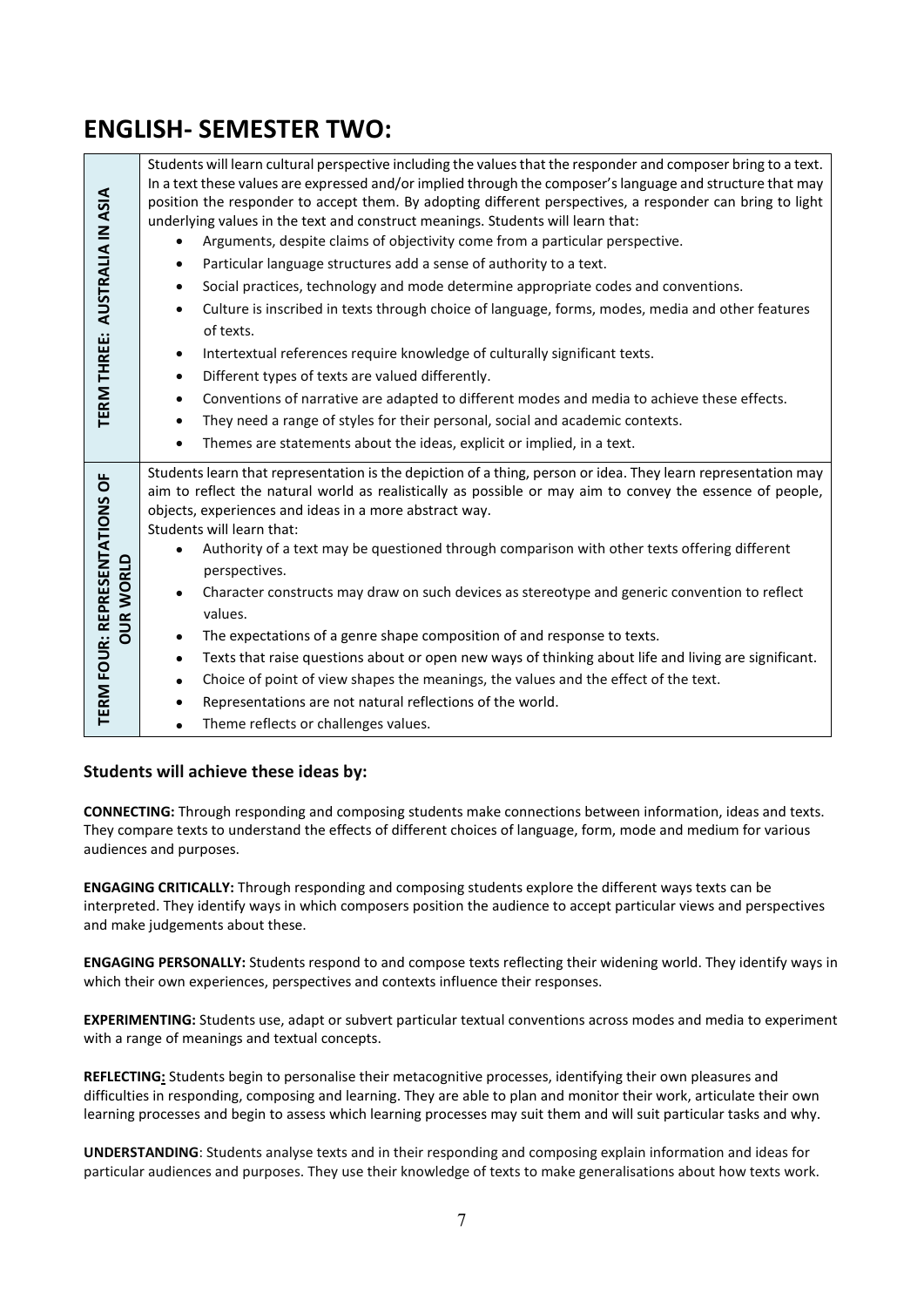# **GEOGRAPHY**

## **Overview**

Geography is a rich and complex discipline involving two key dimensions:

- the spatial dimension where things are and why they are there
- the ecological dimension how humans interact with environments

A study of Geography builds on students' prior learning and experience to enable them to explain patterns, evaluate consequences and contribute to the management of physical, social, cultural and built environments.

It develops a wide range of skills such as gathering, organising and evaluating geographical information from a variety of sources, including fieldwork.

The study of Geography enables students to critically assess the ideas and opinions of others and to form and express their own ideas and arguments.

## **Course Overview**

Year 7 students will study either History or Geography in Semester 1 (Terms 1 and 2) and then swap over in Semester 2 (Terms 3 and 4). It is most likely classes will keep the same teacher for both Semester 1 and 2.

The following units are studied in Geography:

| Year 7                  | Geography (5 periods per cycle for one semester)                                                                                                                                                                                                                                                                                                                                                                                                                                                                                     |  |
|-------------------------|--------------------------------------------------------------------------------------------------------------------------------------------------------------------------------------------------------------------------------------------------------------------------------------------------------------------------------------------------------------------------------------------------------------------------------------------------------------------------------------------------------------------------------------|--|
| Topic 1:<br>Term 1 or 3 | <b>Landscapes and landforms</b><br>Students explore landscapes and landforms using examples from Australia and throughout the<br>world. They explain processes that create landscapes and shape individual landforms and they<br>describe the value of landscapes and landforms to different people. Students examine issues<br>of landscape degradation and ways to manage and protect landscapes and landforms.<br>Students also investigate a natural hazard associated with landscapes and people's responses<br>to that hazard. |  |
| Topic 2:<br>Term 2 or 4 | <b>Place and Liveability</b><br>Students discuss factors that influence people's perceptions of the liveability of places. They<br>investigate features and characteristics of places across a range of scales that support and<br>enhance people's wellbeing such as community identity, environmental quality and access to<br>services and facilities. Students assess the liveability of places and propose strategies to<br>enhance the liveability of place in Australia.                                                      |  |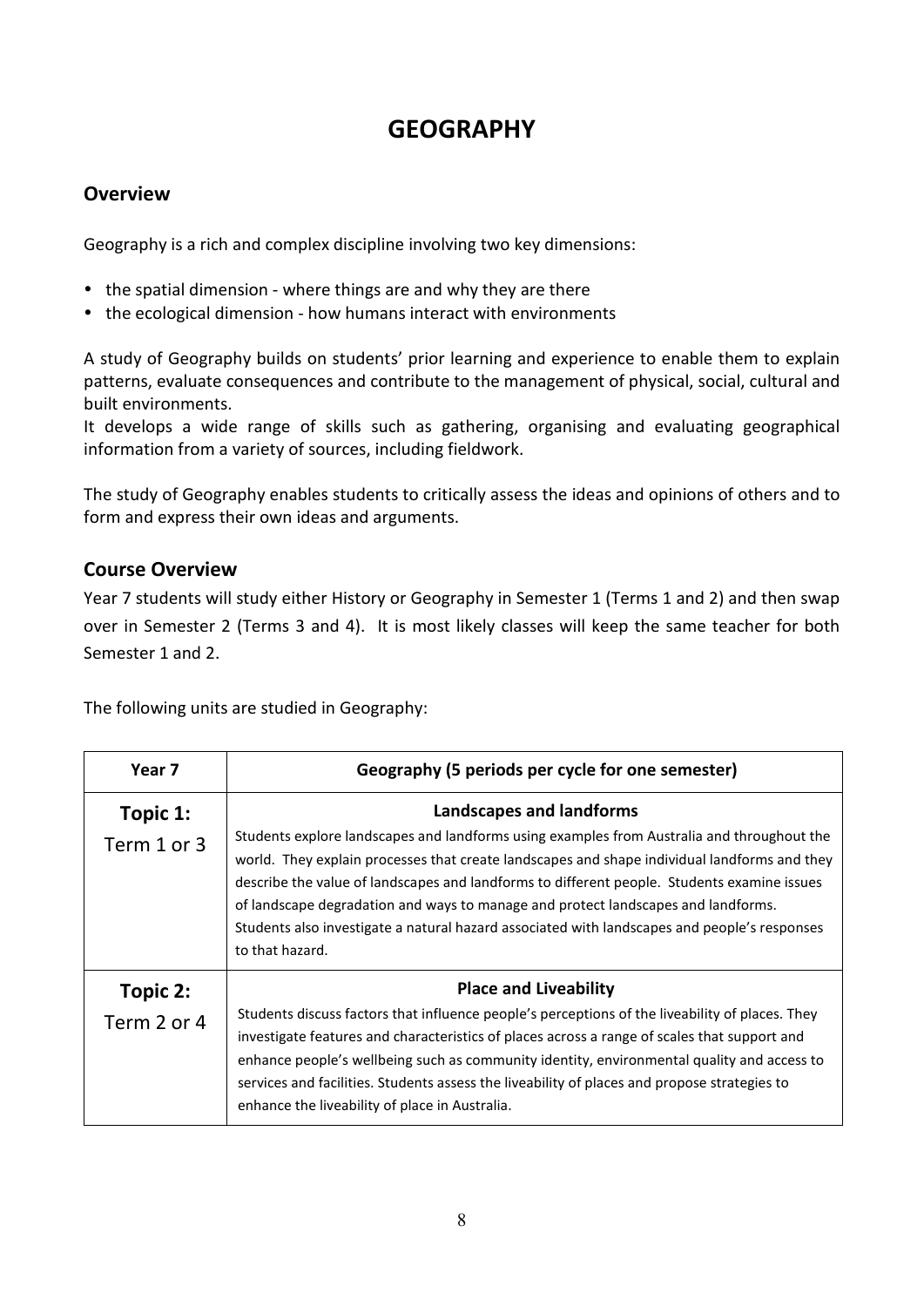# **HISTORY**

## **Overview**

History is about perspectives. The study of History asks students to understand and question events in our past, interpret information and to draw conclusions about the decisions that have impacted upon our society today. It is by understanding our past that we can make sense of our future.

History is studied by all students from Year 7 through to Year 10. Year 7 focuses on Archaeology and the Ancient civilisations, Year 8 on the Medieval and Aztec World and Years 9 and 10 on the Modern World.

## **Additional Information**

### **Investigating History:**

Students will learn about the skills, techniques and methods of recording History such as timelines, chronological order and key terms and definitions. Students will also consider the question: What is History? The assessment task forthis area is to research a History Mystery and an ancient personality.

#### **Ancient Societies:**

Students will investigate two ancient societies such as Egypt, Greece, Rome or China and explore the geographic features, daily routines and societal structures that made that society unique as well as the historiographical issues surrounding our interpretation of that time period. Students will develop their skills to critically interpret and analyse primary and secondary sources.

We aim to develop the following skills within our History courses:

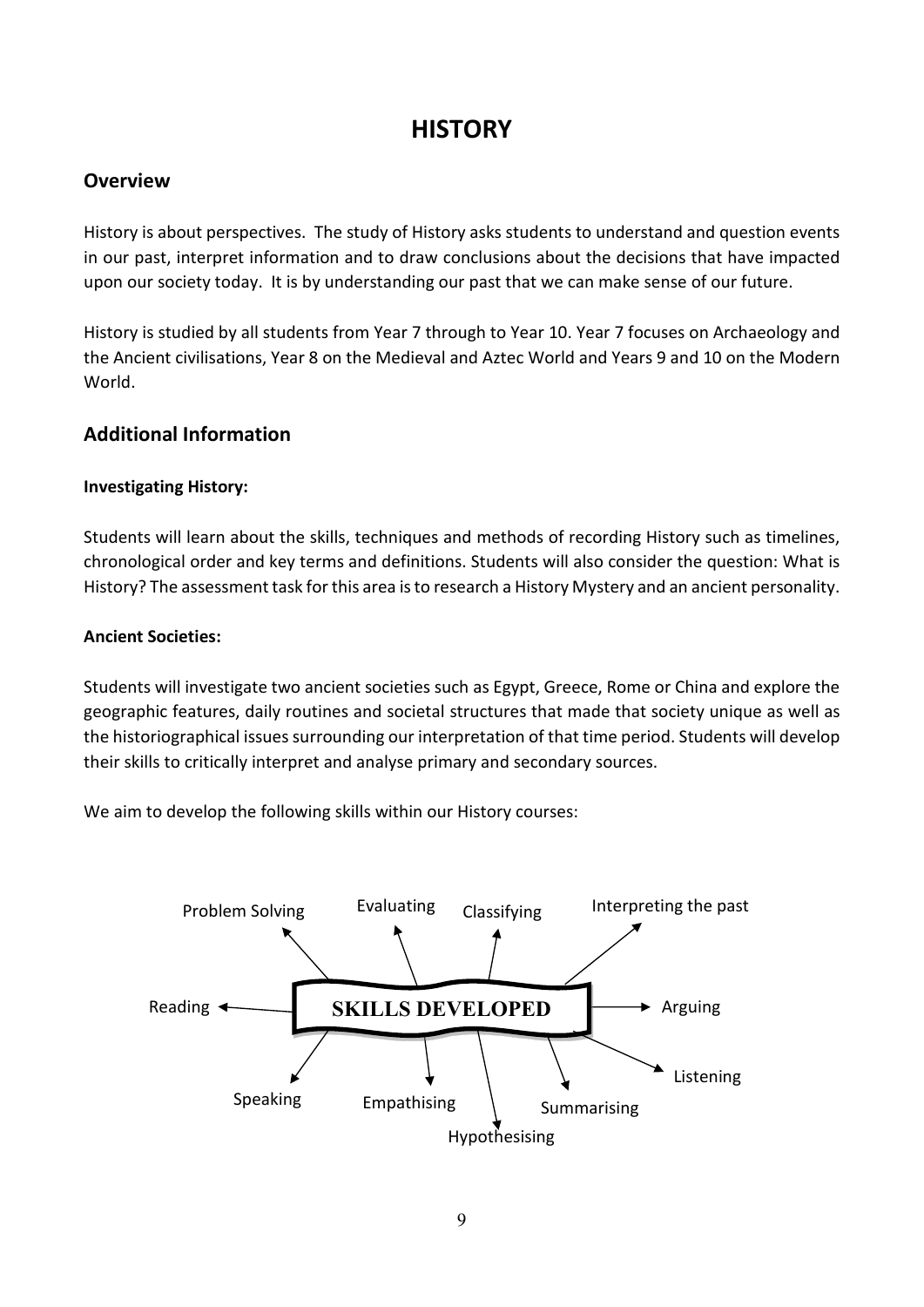# **LANGUAGES OTHER THAN ENGLISH (LOTE)**

#### **COURSE DESCRIPTION:**

*An introduction to basic Japanese with a focus on everyday language.* 

#### **COURSE REQUIREMENTS:**

- A4 display folder
- 96 page exercise book
- Pens, pencils and coloured pencils/textas, eraser, ruler ,scissors, glue

#### **REPORT OUTCOMES:**

Students are assessed on the following outcomes throughout the two semesters:

#### **Semester 1**

| $LJA4-1C$      | Uses Japanese to interact with others.                                    |  |
|----------------|---------------------------------------------------------------------------|--|
| $LJA4-2C$      | Identifies main ideas and obtains information from texts.                 |  |
| $LJA4-3C$      | Organises and responds to information from texts.                         |  |
| $LJA4-4C$      | Applies a range of linguistic structures to compose texts.                |  |
| <b>LJA4-9U</b> | Identifies that language use reflects cultural ideas, values and beliefs. |  |
| Semester 2     |                                                                           |  |
| $LJA4-1C$      | Uses Japanese to interact with others.                                    |  |
| $LJA4-2C$      | Identifies main ideas and obtains information from texts.                 |  |
| <b>LJA4-3C</b> | Organises and responds to information from texts.                         |  |
| $LJA4-4C$      | Applies a range of linguistic structures to compose texts.                |  |
| <b>LJA4-9U</b> | Identifies that language use reflects cultural ideas, values and beliefs. |  |

| <b>AREAS OF ASSESSMENT:</b>                  | <b>WEIGHTING:</b>                                |
|----------------------------------------------|--------------------------------------------------|
| Students are assessed in the following areas | The value placed on each area of assessment is : |
| through the topics listed above throughout   |                                                  |
| the year:                                    | 20%<br>$\bullet$                                 |
| Listening<br>$\bullet$                       | 20%<br>$\bullet$                                 |
| Speaking<br>$\bullet$                        | 20%<br>$\bullet$                                 |
| Reading<br>$\bullet$                         | 20%<br>$\bullet$                                 |
| Writing<br>$\bullet$                         | 20%<br>$\bullet$                                 |
| Culture                                      |                                                  |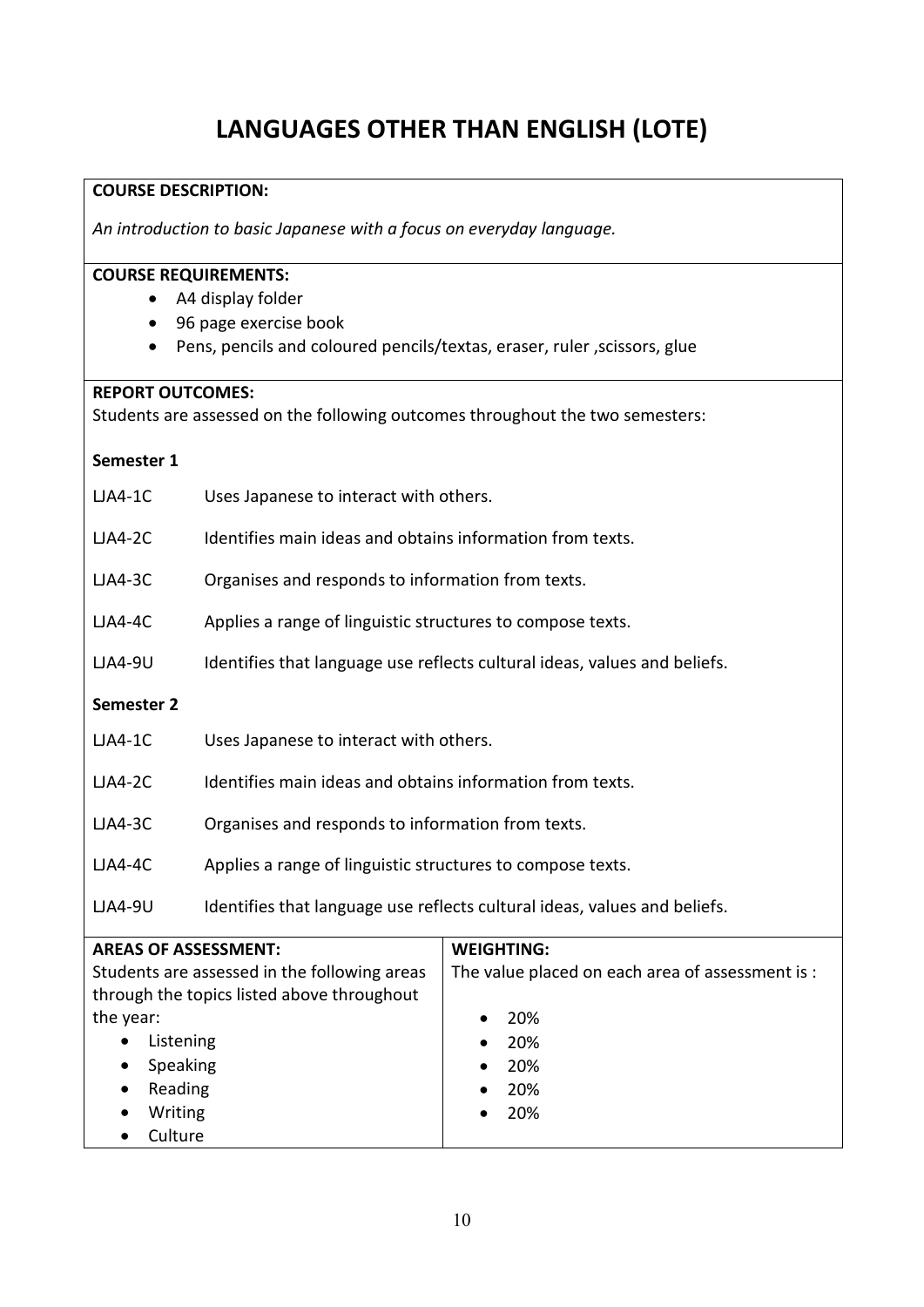### **Japanese Course Outline : Year 7 Scope and Sequence**

A guide for parents and students. This outline is linked to the Course Assessment Schedule. LSRW refers to the skills of Listening, Speaking, Reading and Writing.

| <b>Term</b>    | Week           | <b>Learning Outcomes</b>                                         | <b>Assessment</b>               |
|----------------|----------------|------------------------------------------------------------------|---------------------------------|
|                | 1              | Karate Kid focus unit                                            | Unit test LSRW                  |
|                | $\overline{2}$ | Unit 1: Pleased to meet you: Hajimemashite                       | Culture research task           |
|                | 3              | Greetings & Introducing yourself<br>$\bullet$                    | Homework page                   |
|                | 4              | Basic classroom instructions<br>$\bullet$                        | Booklet completion              |
|                | 5              |                                                                  | Kids Web Japan research         |
| 1              | 6              | Unit 2: In the Classroom: Kyoushitsu de                          | Unit test LSRW                  |
|                | $\overline{7}$ | Classroom objects<br>$\bullet$                                   | Homework page                   |
|                | 8              | Discussing ownership<br>$\bullet$<br>More classroom instructions | Booklet completion              |
|                | 9              | $\bullet$                                                        | Karate Kid Treasure Hunt        |
|                | 10             |                                                                  |                                 |
|                | 1              | Paper Planes Focus Unit                                          |                                 |
|                | 2              | Unit 3: Where do you live?: Doko ni sunde imasu ka               | Unit test LR                    |
|                | 3              | Japanese cities<br>$\bullet$                                     | Homework page                   |
|                | 4              | Talking about where you live<br>$\bullet$                        | Character profile               |
|                | 5              | Nationalities<br>$\bullet$                                       | Booklet completion              |
| $\overline{2}$ | 6              | City living vs country living<br>$\bullet$                       |                                 |
|                | 7              |                                                                  | Bento comp research task        |
|                | 8              | Unit 4: My Friends: Watashi no Tomodachi                         | Booklet completion              |
|                | 9              | Oriental zodiac<br>$\bullet$                                     |                                 |
|                | 10             | Numbers: ages, phone numbers                                     |                                 |
|                | 1              | Totoro Focus Unit                                                |                                 |
|                | $\overline{2}$ | Unit 5: Karada: My Body                                          | Unit test LRW                   |
|                | 3              | Naming body parts<br>$\bullet$                                   | Booklet completion              |
|                | 4              | Adjectives- describing people & colours                          | Anime Yourself                  |
|                | 5              | Japanese ghosts                                                  |                                 |
| 3              | 6              | Anime                                                            | Cloze activity                  |
|                | $\overline{7}$ |                                                                  | Unit test SL                    |
|                | 8              |                                                                  | Character profiles              |
|                | 9              | Unit 6: Kazoku:Family                                            | Homework page                   |
|                | 10             | Family members                                                   | Booklet writing mark            |
|                |                | Counting people<br>$\bullet$                                     |                                 |
|                |                |                                                                  | Booklet writing mark            |
|                | $\mathbf{1}$   | Hachiko Focus Unit                                               |                                 |
|                | $\overline{2}$ | Unit 7: Doubutsu: Animals                                        | Unit test LSRW<br>Homework page |
|                | 3              | Pets in Japan<br>$\bullet$                                       | Pet profile task                |
|                | 4              | Discussing pet ownership                                         | Booklet completion              |
|                | 5              | Counting animals                                                 |                                 |
| 4              | 6              | Animals as symbols                                               |                                 |
|                | 7              | The story of Hachiko                                             |                                 |
|                | 8              |                                                                  |                                 |
|                | 9              | Unit 8: Christmas and New Years                                  | Booklet completion              |
|                | 10             | End of year celebrations<br>$\bullet$                            |                                 |
|                |                |                                                                  |                                 |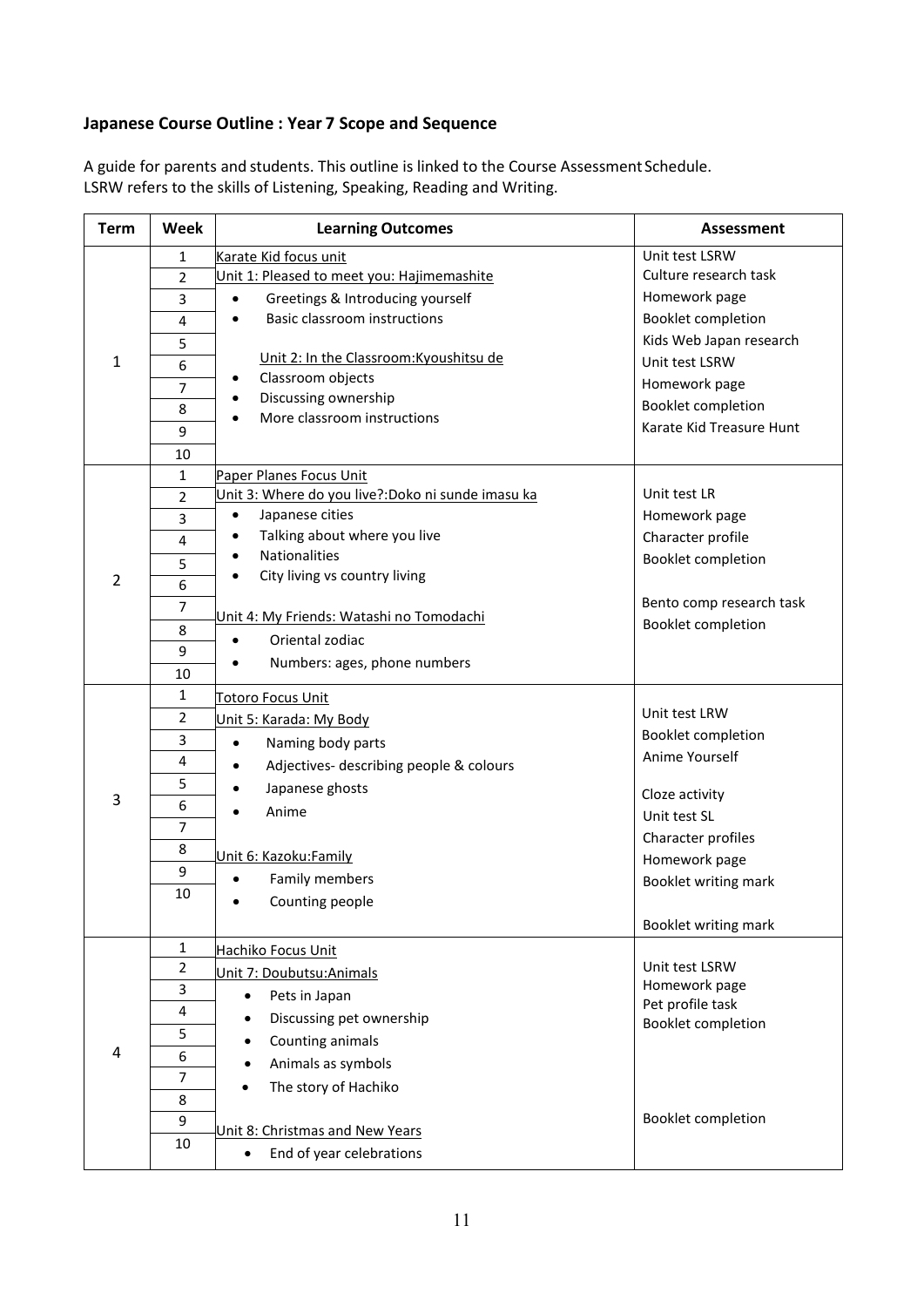# **MATHEMATICS**

## **Overview**

"Mathematics affects all aspects of our lives. Those who study it and draw upon its creativity and beauty, will find it useful, challenging and rewarding."

This quotation by the famous Pythagoras, is the fundamental reason why students young and old, study Mathematics and its applications around the world.

Students will discover links from the classroom to the world in which they live as at Jamison High School we use an integrative approach to STEM and the school is transitioning to STEAM for 2020. The disciplines of Science, Technology, Engineering, Art and mathematics align their Scope & Sequence for year 7 & 7 for 2020.

The concepts and skills are integrated so that the students are intentionally taught content and practices of Science and Mathematics Education through the content and practices of Technology/Engineering/Art education. Integrative STEAM Education is equally applicable at the natural intersections of learning within the continuum of content areas, educational environments, and academic levels.

The Mathematics faculty offers a wide range of courses to cater for the needs of all students as they learn elements of **Number & Algebra, Measurement & Geometry and Probability & Statistics** through their progression from Year 7 to Year 12

## **The First Week of the School Year**

It is recognised that students entering Year 7 are from different primary schools and would have experienced a range of teaching styles, have different learning styles and have achieved a range of outcomes throughout their study of Mathematics K-6.

The Mathematics faculty has written a Year 7 program which aims to ensure all students gain practical experiences which will complement their learning from previous years and in the other STEAM subjects. Wherever possible, students will benefit from learning outside the classroom such as lessons in the school library, agricultural area, computer rooms and the playground.

During the first school week, all students entering Year 7 will be given a task to complete which will allow teachers to assess their basic knowledge and level of skill development of a range of outcomes from the K-6 syllabus. Students will then be placed into a Mathematics class based on their results and where all students are of similar skill development.

## **Additional Information**

The program written for Year 7 students caters for all levels of skill development from K-6 and incorporates the following aims: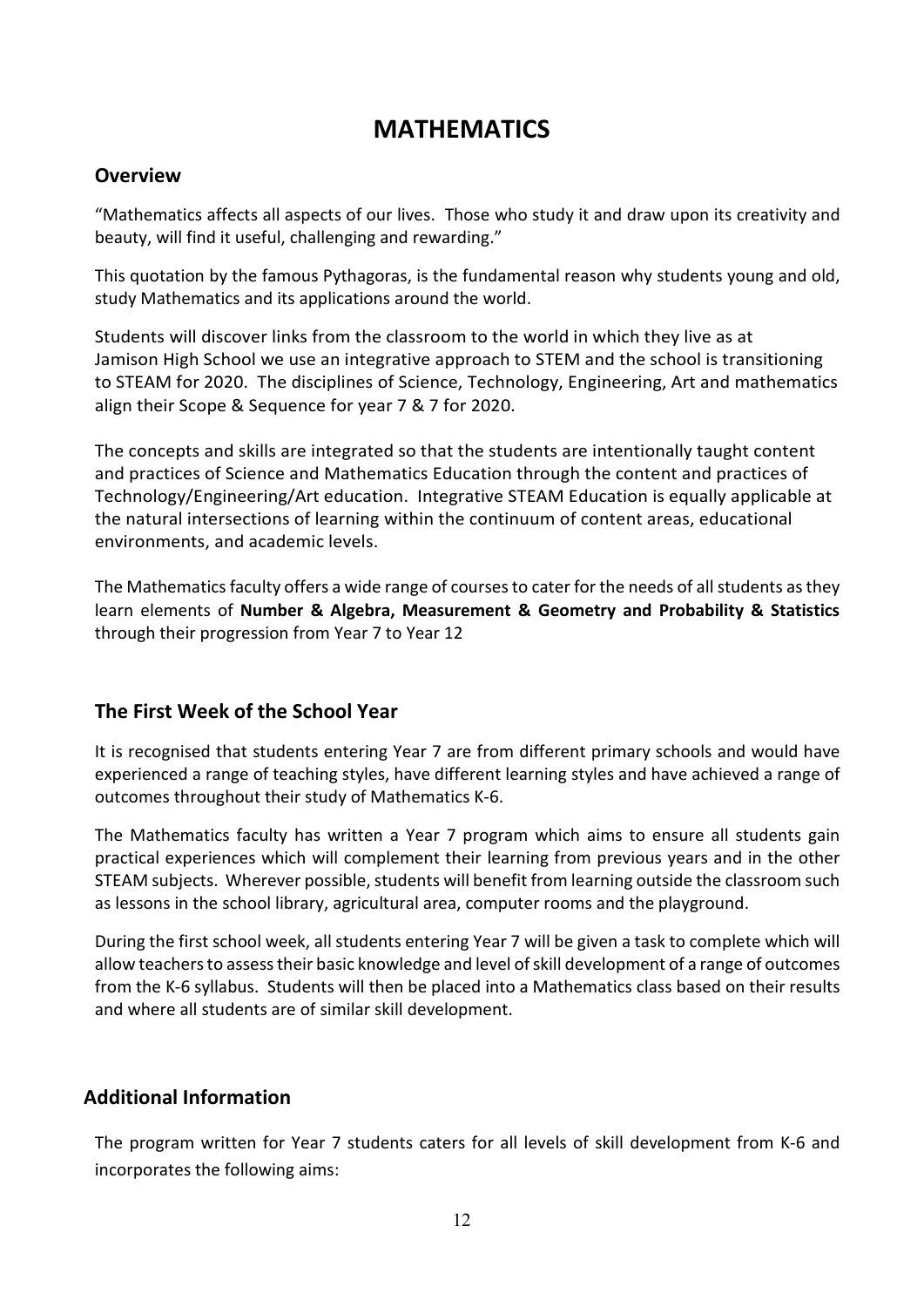- To create effective and diverse teaching strategies which accommodate the needs of all students
- To provide opportunities for students to study Mathematics at advanced levels
- To develop confidence and competence in students throughout their learning
- To develop in students the ability to communicate their knowledge orally, and in correct written Mathematical form
- To provide students the opportunity to participate in dynamic learning opportunities in order to appreciate the value of Mathematics to themselves, and in the real world, and in the other STEAM subjects.

## **Tips to help your child**

To facilitate all students' skill development and assist them in communicating their knowledge in assessment tasks:

- Mathematics teachers will also teach their classes how to produce study notes and
- Provide their classes with a weekly homework sheet to provide the opportunity for the constant review of their learning

Your assistance and contribution to this process is always welcome and we look forward to working with your child and you throughout the coming years.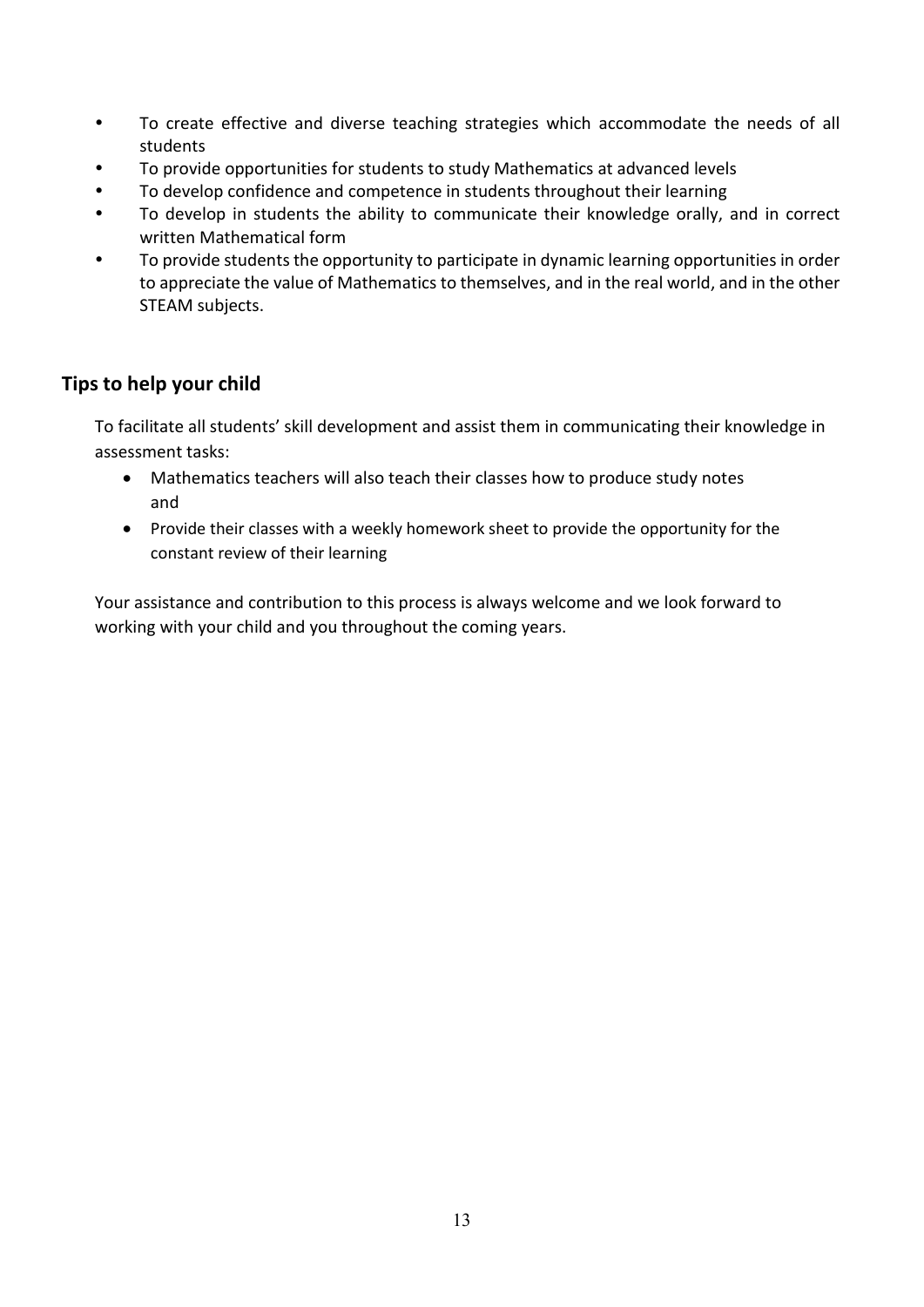# **PERSONAL DEVELOPMENT, HEALTH & PHYSICAL EDUCATION**

Personal Development, Health and Physical Education (PDHPE) develops the knowledge, understanding, skills and attitudes important for students to take positive action to protect and enhance their own and others' health, safety and wellbeing in varied and changing contexts.

#### **This course;**

- Is fundamental to the acquisition of movement skills and concepts to enable students to participate in a range of physical activities – confidently, competently and creatively.
- Provides students with the opportunity to enhance and develop resilience and connectedness as they learn to interact respectfully with others.
- Reflects the dynamic nature of health, safety, wellbeing and participation in physical activity in the context of a diverse and rapidly changing society. It addresses health and physical activity concepts of importance to students and highlights the influences that personal values, attitudes and behaviours have on health and wellbeing.
- Provide students with a foundation to actively contribute to, and advocate for, the health, safety and wellbeing of themselves and others in the community and beyond school.

The PDHPE course provides students with the opportunity to develop strategies and skills to enhance their health and wellbeing. Students will investigate health practices, behaviours, resources and propose actions to promote health, safety and wellbeing for themselves and others. Students will study topics including 'A Unique Me' - changes and challenges of high school; Mental Health - helping ourselves and others, and 'A Healthier Me' - being responsible for our own health.

The practical components are integrated into both practical and theoretical classes. Practical components are developed across a range of challenging contexts including fundamental movement concepts, invasion games, initiatives and challenges and tactical game awareness. These concepts are taught through a variety of group and individual activities such as Volleyball, Netball, Basketball, football codes, Swimming and Athletics. These are taught in both competitive and non-competitive activities. At the end of Year 7, students will participate in an aquatics program designed to develop swimming safety and first aid skills.

There are opportunities within PDHPE to participate in a variety of whole year group activities including the swimming, athletics, and cross country carnivals and the annual Nepean Zone Gala Day.

## **Uniform**

For all practical classes students are required to change into their PE uniform in their allocated period to enable them to participate. This uniform can be purchased from the school uniform shop. As part of the school uniform students have the opportunity to purchase a school hat (which is highly recommended).

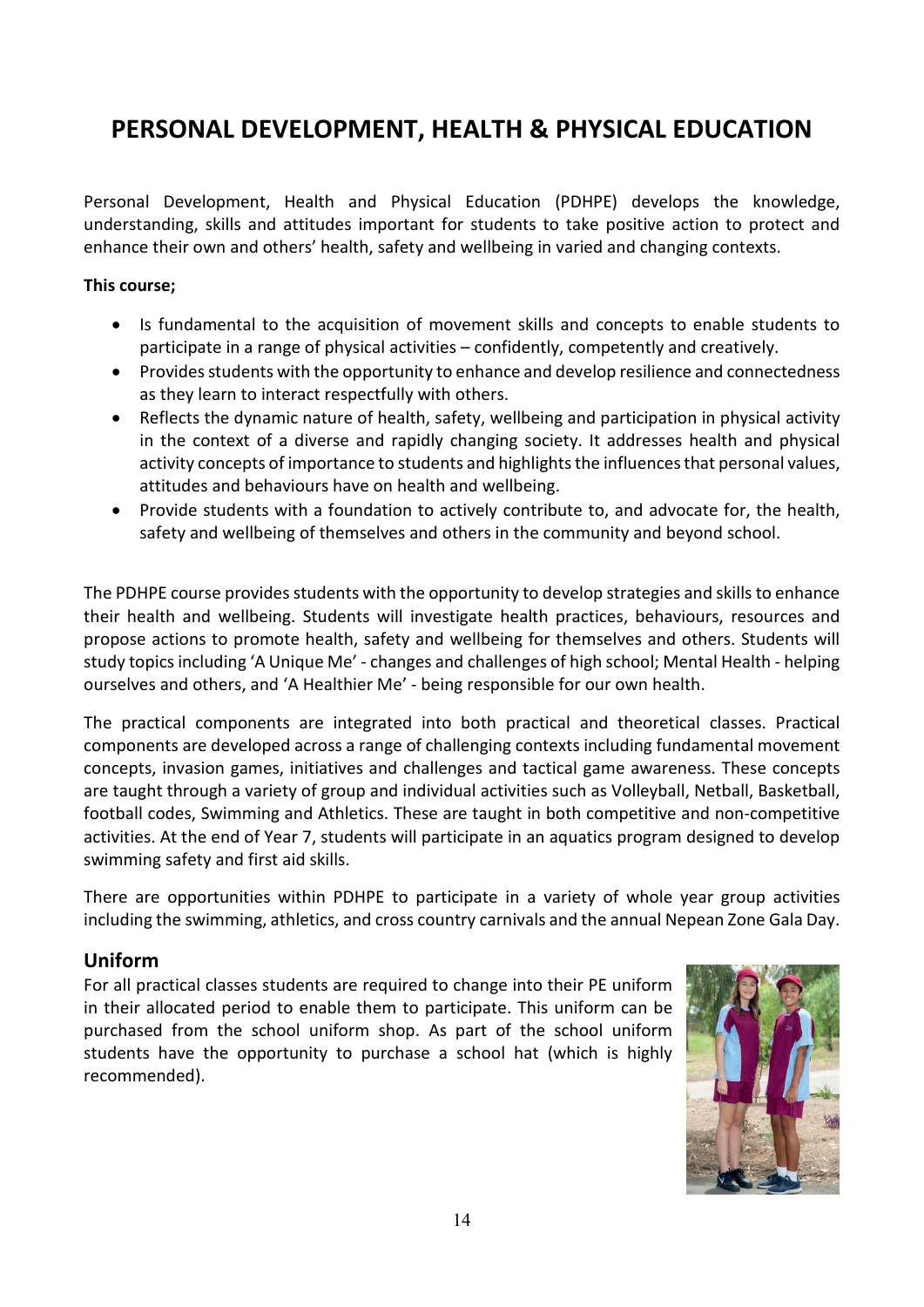# **SCIENCE**

## **Overview**

Science is a mandatory course that is studied every year from Year 7 to Year 10. It is a subject that draws on our experiences from all aspects of our lives. At Jamison High we strive to make the study of Science interesting, rewarding and fun.

Science develops students' knowledge, understanding and skills to explain and make sense of the biological, chemical, physical and technological world, enabling them to make informed choices and responsible decisions as individuals and as part of the community.

Through their study of Science, students develop a knowledge and understanding about the living and nonliving world. Students examine the historical and ongoing contribution of scientists, including Australian scientists, to scientific research. They examine the impact on their lives of scientific knowledge and its applications to their communities and surroundings.

#### **Course Overview**

#### **Topics studied in Year 7:**

- Welcome to Science
- Living Things
- Enough Water Fit for Drinking
- Energy
- Blue Planet in Space

#### **Practical Experiences:**

These will occupy a minimum of 50% of allocated class time. Practical experiences will include

- Undertaking laboratory investigations
- Undertaking fieldwork
- Using a range of data collection technologies like data loggers
- Researching by using the library or the internet
- Using models
- Using or reorganising second-hand data including those in spreadsheets and databases
- Extracting information and reorganising information in the form of flow charts, tables, graphs, diagrams, prose, keys, spreadsheets and databases
- Using computer animations and simulations, video and film resources to capture and analyse information

Students will apply and communicate their findings, understanding and viewpoints in a scientifically literate way when making informed decisions about the environment, natural and technological world.

#### **Vocabulary:**

Each topic studied will have 10-15 key vocabulary words specific to each topic. Students will need to learn how to spell and learn the definitions for each of these words.

During experimental work, the two main vocabulary words that students will need to develop an understanding about are:

| DEPENDENT VARIABLE   | - what you COUNT, MEASURE or TIME in an experiment                |
|----------------------|-------------------------------------------------------------------|
| INDEPENDENT VARIABLE | - in an experiment, this is the thing that you change on purpose. |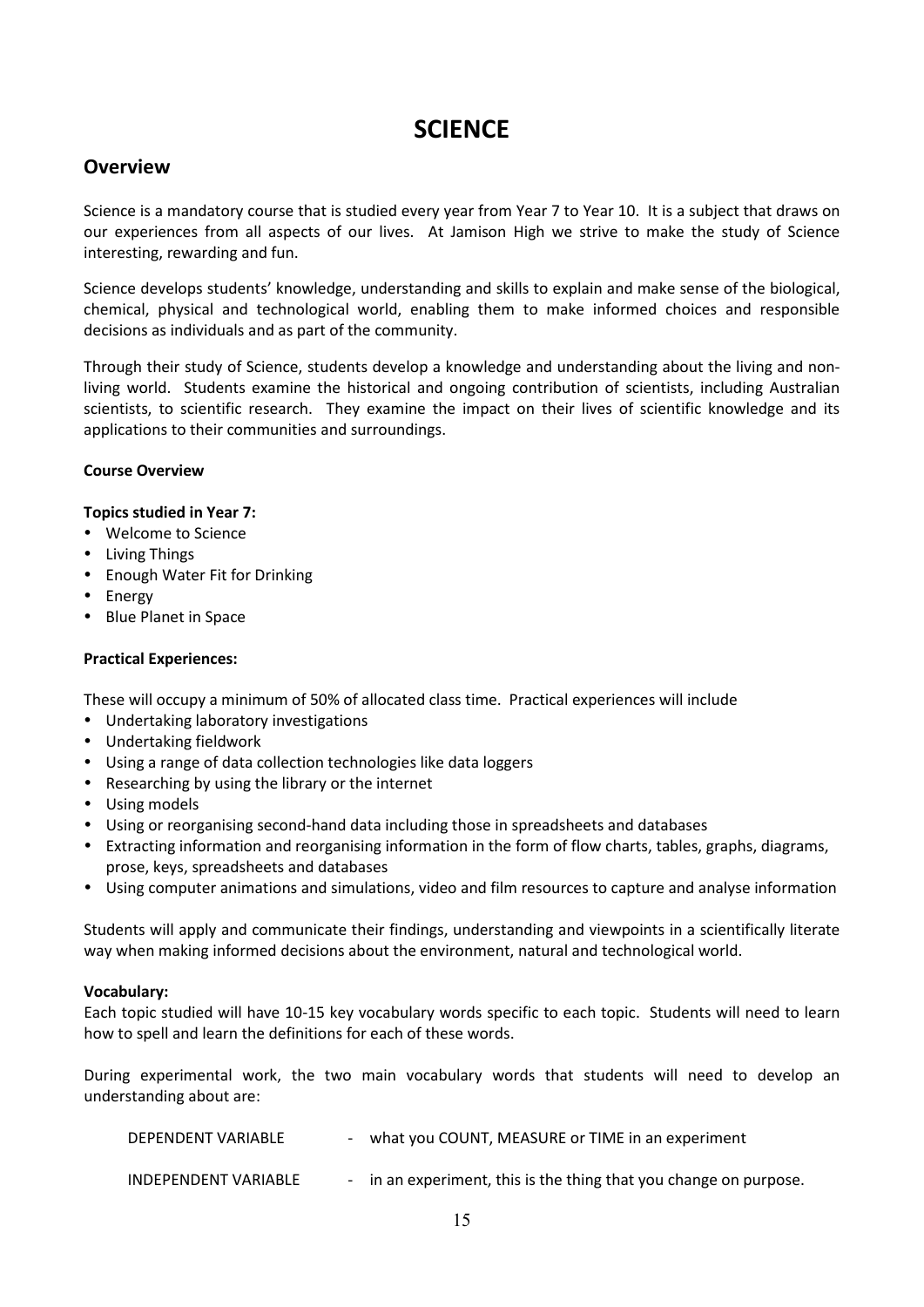# **TECHNOLOGY**

## **Overview**

Technology draws together the distinct but related subjects of Design and Technologies and Digital Technologies. It will ensure that all students benefit from learning about and working with traditional, contemporary and emerging technologies that shape the world in which we live. In creating solutions, as well as responding to the designed world, students will contribute to sustainable patterns of living for themselves and others.

Technology involves students working on design projects. For each design project students will develop a design folio as a document that provides ongoing evidence of the design processes used and the specific technologies used in this process.

There are three focus areas that students are required to study throughout Years 7 and 8. They include:

- Digital Technologies
- Material Technologies
- Engineered Systems
- Design and Production
- Agriculture and Food Technologies

#### **Footwear:**

Due to the practical nature of Technology, students are required to wear **fully enclosed black leather lace-up shoes** (as per Jamison High School uniform policy and DEC Safe Working Policy). **The school is therefore unable to allow any student to participate in any practical lessons unless they are wearing appropriate footwear (i.e. fully enclosed leather footwear).** When a student is withdrawn they are unable to participate in learning activities. Please ensure that your son/daughter has the correct footwear at all times.

Thus, when purchasing shoes, in addition to being black the shoes need to be enclosed with laces.

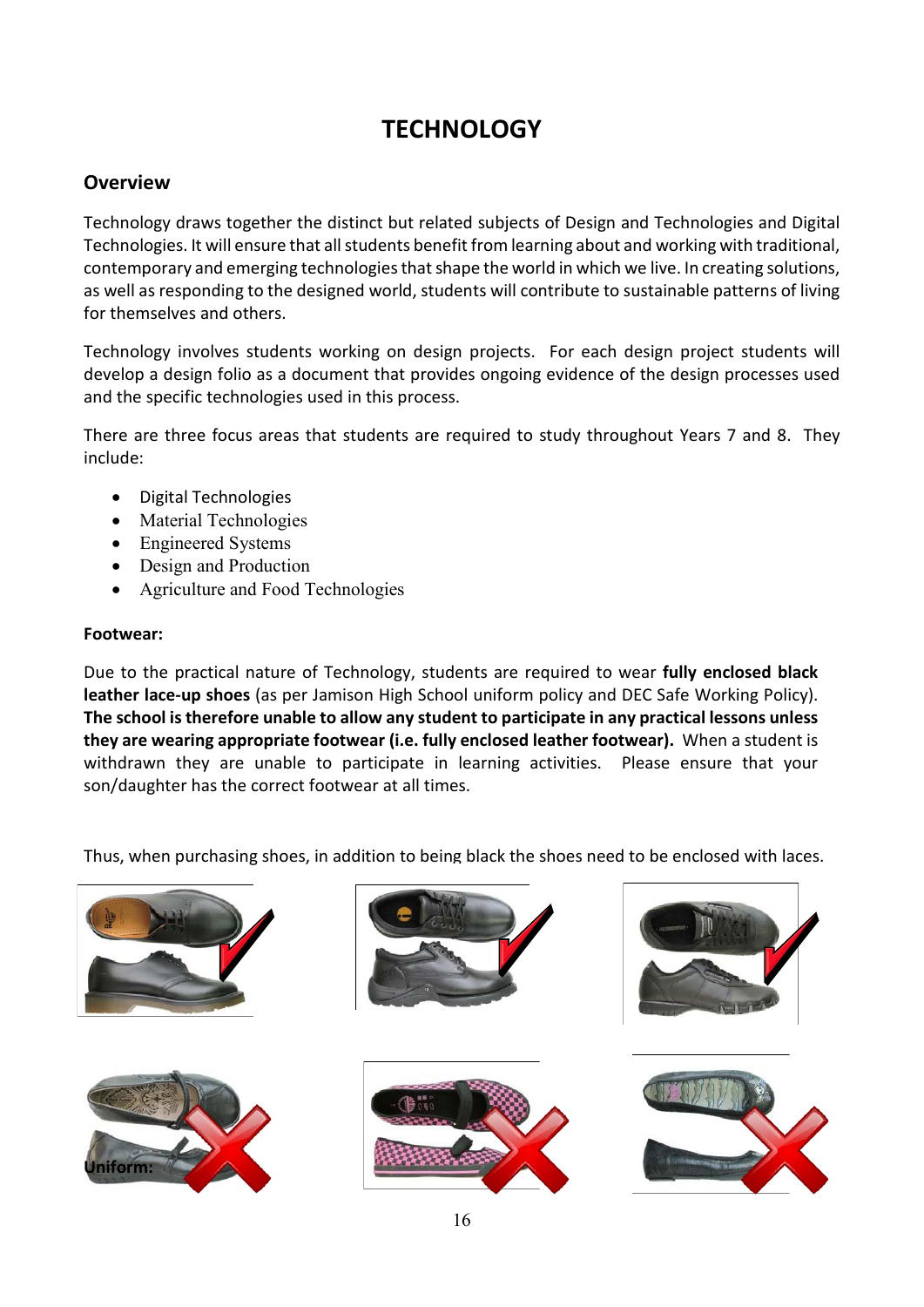### **Uniform:**

When students participate in Technology they will be required to wear protective uniform and equipment e.g. aprons, protective eyewear, hats and hair nets, during practical activities. These cater for the safety and hygiene needs of all students. Please ensure your son/daughter is aware of and prepared with the necessary uniform and equipment at all times.

## **Course Overview**

Students at Jamison High School experience Technology in two faculty areas. For one semester they experience Technology in the Design & Digital Technology Faculty where they work on producing Products in the areas of Agriculture/ Food Design and Textiles Technology. For the other semester, they experience Technology in Industrial Arts where they work on Product development in the area of Industrial Design.

| <b>SEMESTER</b>                                                                                                                                                                                                                                                                                                                                                                                                                                                                                                                                                            | <b>SEMESTER</b>                                                                                                                                                                                                                                                                                                                                                                                                                                                                                                                                                                                                                                                                                                                                                                                                                                                                                                                                      |
|----------------------------------------------------------------------------------------------------------------------------------------------------------------------------------------------------------------------------------------------------------------------------------------------------------------------------------------------------------------------------------------------------------------------------------------------------------------------------------------------------------------------------------------------------------------------------|------------------------------------------------------------------------------------------------------------------------------------------------------------------------------------------------------------------------------------------------------------------------------------------------------------------------------------------------------------------------------------------------------------------------------------------------------------------------------------------------------------------------------------------------------------------------------------------------------------------------------------------------------------------------------------------------------------------------------------------------------------------------------------------------------------------------------------------------------------------------------------------------------------------------------------------------------|
| <b>Faculty Area: Design and Digital Technology</b>                                                                                                                                                                                                                                                                                                                                                                                                                                                                                                                         | <b>Faculty Area: Industrial Arts</b>                                                                                                                                                                                                                                                                                                                                                                                                                                                                                                                                                                                                                                                                                                                                                                                                                                                                                                                 |
| <b>Secret Stash</b><br>Overview: Students apply the design process<br>to plan, manage and evaluate the production of<br>design solutions in the construction of a zippered<br>bag with a secret pocket, using recycled<br>materials.<br><b>Herbalicious</b><br>Overview: Students plan, manage and evaluate<br>the production of design solutions in the<br>construction of a herb planter using recycled<br>materials. Students investigate where food comes<br>from and how it is stored and cooked. Students<br>learn to select and use a range of equipment<br>safely. | <b>Drone Division</b><br>Overview: Drones are fast becoming a staple in<br>many industries due to their functional flexibility<br>and cost effectiveness, and with new legislation<br>emphasising safety precautions, drones have great<br>aptitude for educating future innovators on<br>technical modernisation, digital literacies, and<br>ethical considerations. Over the course of this unit<br>students will engage in the design and production<br>of challenges, obstacle courses and interactive<br>digital solutions through the use of drones.<br><b>Phone Safe</b><br>Overview: Students investigate, select, justify and<br>safely use a range of tools, materials, components,<br>equipment and processes to develop, test and<br>communicate design ideas using appropriate<br>technical terms and technologies.<br>Students plan, manage and evaluate the<br>production of design solutions in the construction<br>of a Phone Safe. |